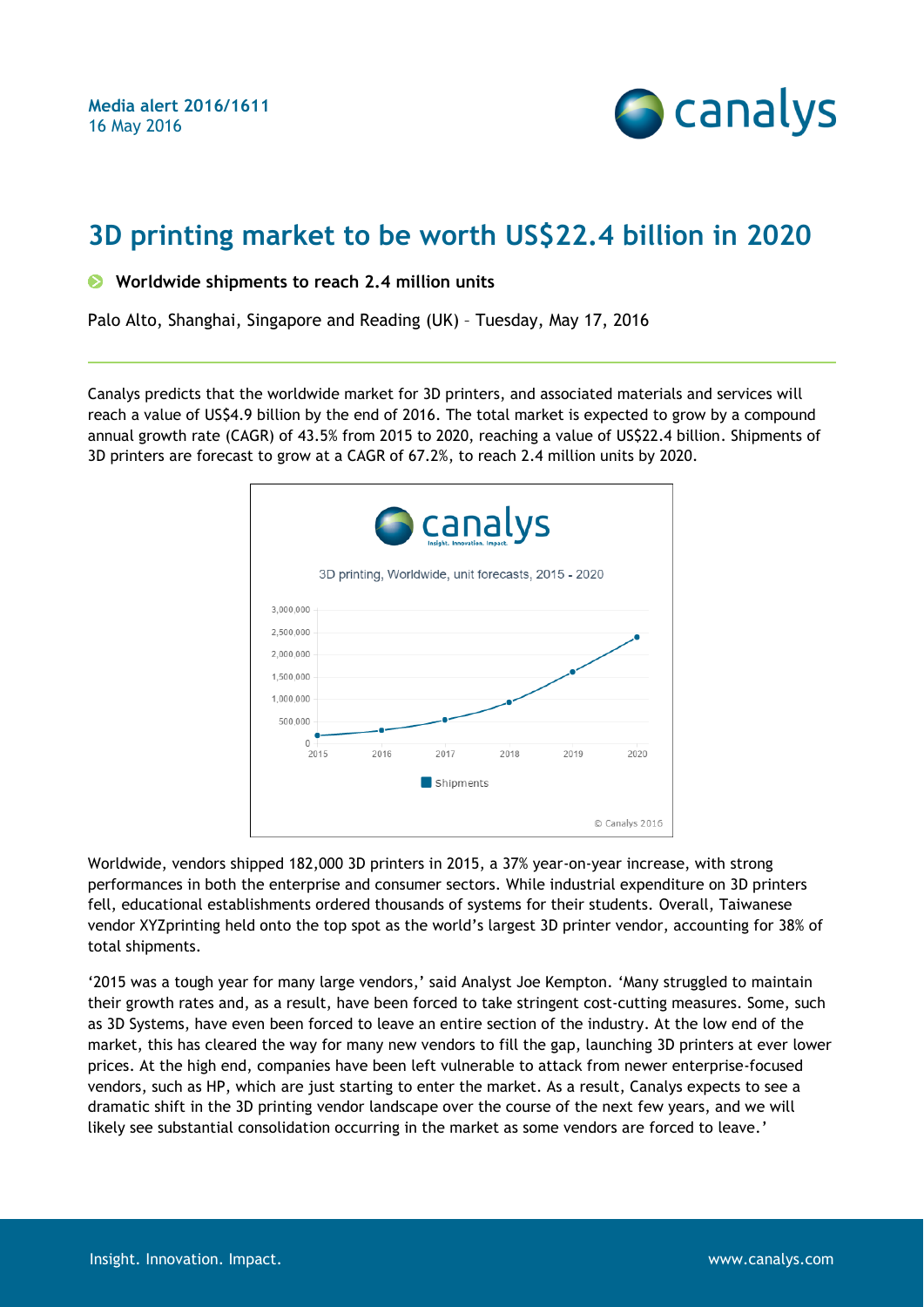

3D printing shipment and value data is taken from Canalys' 3D Printing Analysis service, which tracks the leading 3D printing vendors, by both shipments and value, and by region.

For more information, please contact:

- **Canalys EMEA:** +44 118 984 0520 Joe Kempton: [joe\\_kempton@canalys.com](mailto:joe_kempton@canalys.com) +44 118 984 0554 Rachel Lashford: [rachel\\_lashford@canalys.com](mailto:rachel_lashford@canalys.com) +44 7775 503 940
- **Canalys APAC:** +65 6671 9399 (Singapore) / +86 21 2225 2888 (China) Nicole Peng: [nicole\\_peng@canalys.com](mailto:nicole_peng@canalys.com) +86 150 2186 8330 (China)
- **Canalys Americas:** +1 650 681 4488 Chris Jones: [chris\\_jones@canalys.com](mailto:chris_jones@canalys.com) +1 650 450 1513

# **About Canalys' 3D printing service**

Canalys' 3D Printing Analysis service is designed to inform and support vendors engaged in strategic planning relating to this fast-evolving market. It provides both qualitative and quantitative analysis, including market sizing and forecasts, vendor profiles, analytical reports and inquiry support.

If this service sounds of interest to you, please [register your interest](http://www.canalys.com/content/canalys-new-3d-printing-service) and a Canalys representative will contact you.

## **About Canalys**

Canalys is an independent analyst company that strives to guide clients on the future of the technology industry and to think beyond the business models of the past. We deliver smart market insights to IT, channel and service provider professionals around the world. Our customer-driven analysis and consulting services empower businesses to make informed decisions and generate sales. We stake our reputation on the quality of our data, our innovative use of technology and our high level of customer service.

To view the chart(s) from this media alert, and others from Canalys, download the new Insight @Canalys app today from the Apple App Store, the Google Play store or as an [HTML 5 web app.](http://www.canalys.com/chart)

## **Receiving updates**

To receive media alerts directly, or for more information about our events, services or custom research and consulting capabilities, please complete the [contact form](http://www.canalys.com/contact) on our web site.

Alternatively, you can e-mail [press@canalys.com](mailto:press@canalys.com) or call +1 650 681 4488 (Palo Alto, California, USA), +65 6671 9399 (Singapore), +86 21 2225 2888 (Shanghai, China) or +44 118 984 0520 (Reading, UK).

Copyright © Canalys 2016. All rights reserved.

Americas: Suite 316, 855 El Camino Real, Palo Alto, CA 94301, US | tel: +1 650 681 4488

APAC: Room F/G, 7/F, Jinjiang Xiangyang Tower, 993 Nanjing West Road, Jing An District, Shanghai, 200041, China | tel: +86 21 2225 2888